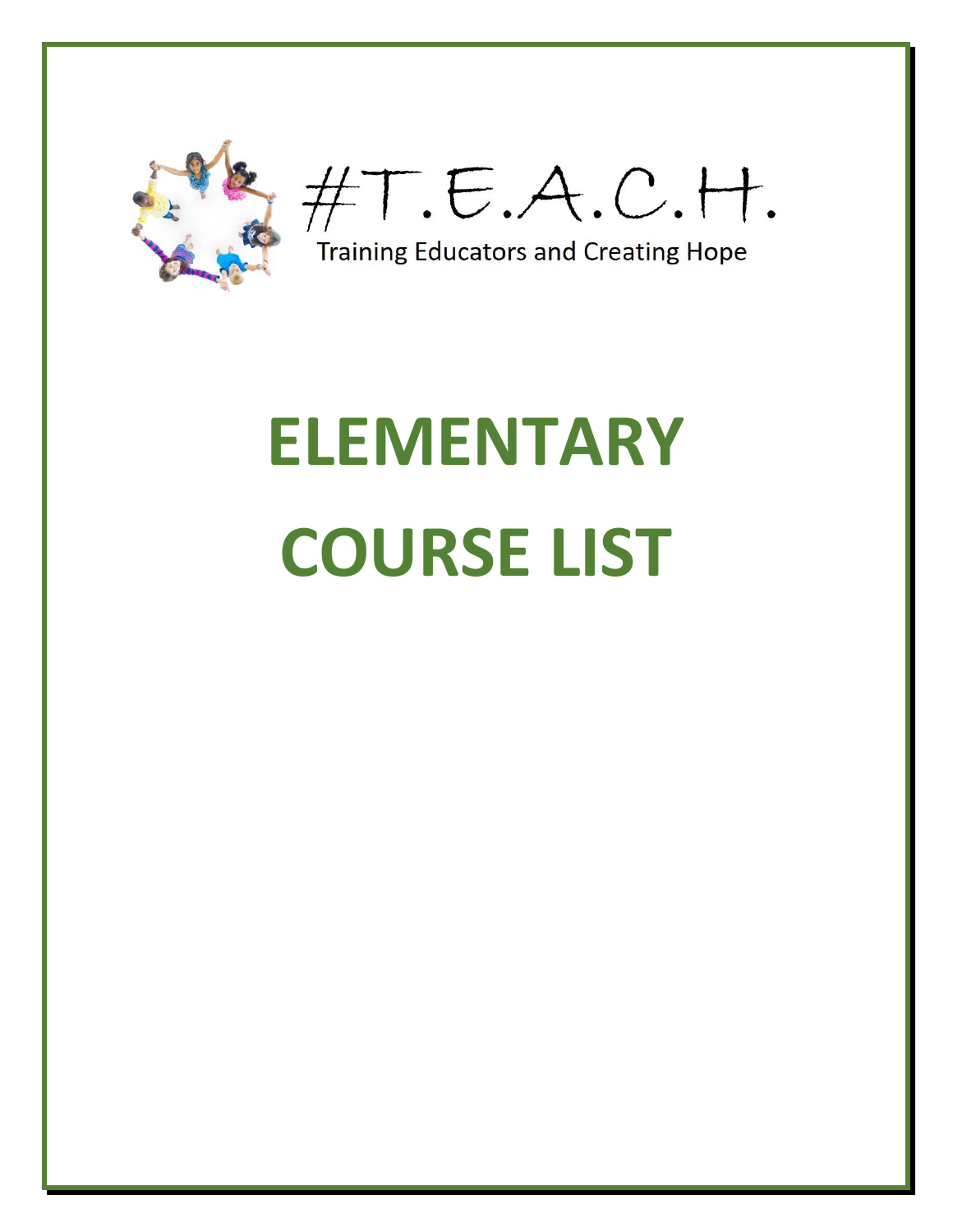| <b>Phase 1 - Elementary Classroom Readiness</b>      | <b>Hours</b>                                                                 |
|------------------------------------------------------|------------------------------------------------------------------------------|
| E001: #T.E.A.C.H. Orientation                        | 7                                                                            |
| E100: Planning Essentials                            | 10                                                                           |
| E101: Ethics and Professional Behavior               | 8                                                                            |
| E102: Michigan Standards                             | 6                                                                            |
| E103: Developing a Classroom Climate                 | 8                                                                            |
| E104: Planning the Environment                       | 6                                                                            |
| E105: Essentials of Brain-based Learning             | 10                                                                           |
| E106: Early Childhood Development                    | 12                                                                           |
| E107: Middle Childhood Development                   | 10                                                                           |
| E108: Principles of Diversity                        | 10                                                                           |
| E109: Effective Parent Relationships                 | 10                                                                           |
| E110: Community Partnerships in the School           | 8                                                                            |
| E111: Planning Effective Lessons                     | 10                                                                           |
| E112: Results-Focused Lesson Study                   | 12                                                                           |
| E113: Effective Questioning Strategies               | 10                                                                           |
| E114: Best Teaching Practices K-6                    | 20                                                                           |
| E115: Reinforcing Effort and Providing Recognition   | 10                                                                           |
| E116: Homework and Practice                          | 6                                                                            |
| <b>End of Classroom</b><br><b>Readiness Sequence</b> | <b>SEMESTER OR HOURS</b><br>173 Hours<br>(Equivalent to 6.92 Semester Hours) |